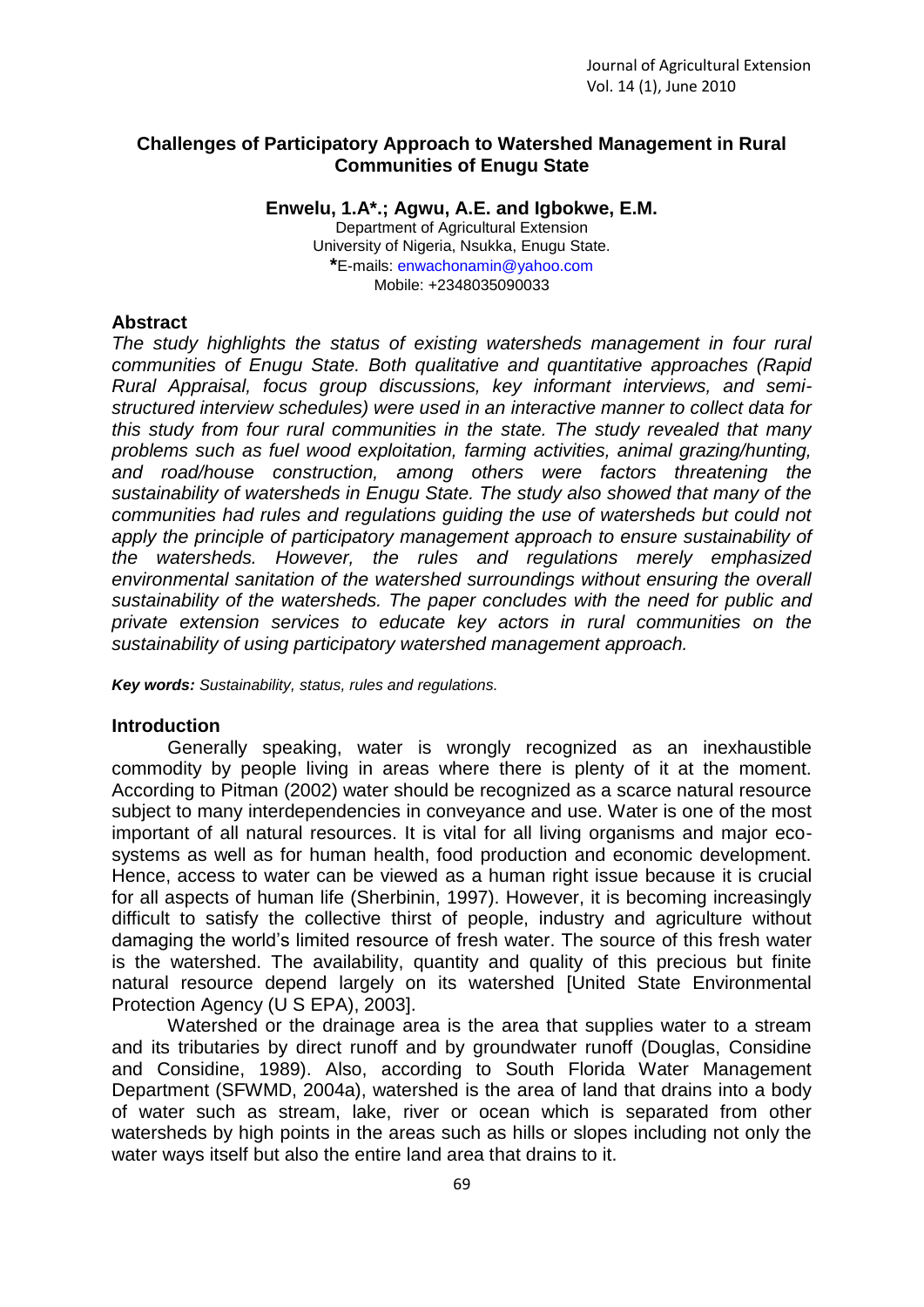The present quest for development is undermining the sustainable use of natural resources. Development comes with benefits and problems. But unfortunately only the benefits are seen thereby giving room for the problems to grow and mature as it is today. Therefore, it has been argued that a major reason for our failure to conserve natural ecosystems is that we do not realize how valuable they are. Farmers deciding whether to burn a hectare of forest to clear it for agriculture focus on the potential yields they may obtain but pay little attention to the many ecological services (such as purification of air and water, regulation of rain water run-off and drought, water assimilation and detoxication, soil formation and maintenance, control of pests and diseases etc) that would go up in smoke. Likewise, ministers of finance of various countries, often base their budget decisions solely on the basis of indicators such as gross domestic product (GDP), foreign exchange balances and tax receipts in which ecosystem services either do not appear or are not recognized as such. Indeed, perversely GDP often identifies activities that destroy ecosystems as "benefits". No surprisingly, conservation budgets tend to get slighted if they appear at all (Achim*, Stephen and Ian,* 2005).

These unsustainable activities are adversely affecting the environment. There is increasing evidence that the climate system is experiencing pronounced change with an increase of  $0.6^{\circ}$ C in the mean surface temperature of the planet since the end of nineteenth century [Intergovernmental Panel on Climate Change (IPCC, 2001)]. Similarly, land use changes are changing watershed landscape patterns, ecosystem functions and climate dynamics; they affect bio-diversity and hydrology and the transport of latent heat, carbon dioxide, nutrients and pollutants. Although global change is driven by nature, humans have become a significant environmental force with vast implications for watershed systems. Humans are not only subject to environmental change, but also constitute one of the main driving forces behind that change (Huber, Bugmann and Reasoner, 2005).

In some parts of eastern Nigerian states like Anambra and Enugu, a number of unsustainable activities are currently going on around the watersheds. For example in Anambra State, bush burning, logging, farming and uncontrolled erections of houses very close to the watersheds are generally visible. In the case of Enugu State, forest plantation is giving way to new houses and roads. The building of houses and construction of roads have led to the excessive excavation of sands and stones around the watersheds. These large stones/rocks protect the watersheds and once removed predispose the watersheds to destruction (Enwelu, 2007).

However, the earliest attempt to sustainable watershed management in Enugu State, was the preservation of some streams and rivers owned by gods/goddesses. The deities forbid the entry into the surrounding forests (watersheds) with the intention to collect fuel wood, fell trees or cut grasses. Also, fishing or killing of certain animals like python, tortoise, monkey etc were forbidden. In some streams or rivers, washing of clothes were not allowed at all while in some others bathing and washing were allowed only at designated locations (Enwelu, 2007).

As at present, a number of socio-economic, cultural, political, demographic, religious and environmental changes are continuously taking place to challenge the earlier fairly sustainable watershed management practices. However, one salient point remains, that in almost all the changes, human beings have played significant roles. Therefore to ameliorate the problems caused by these changes, human beings and their institutions must be fully and consciously involved.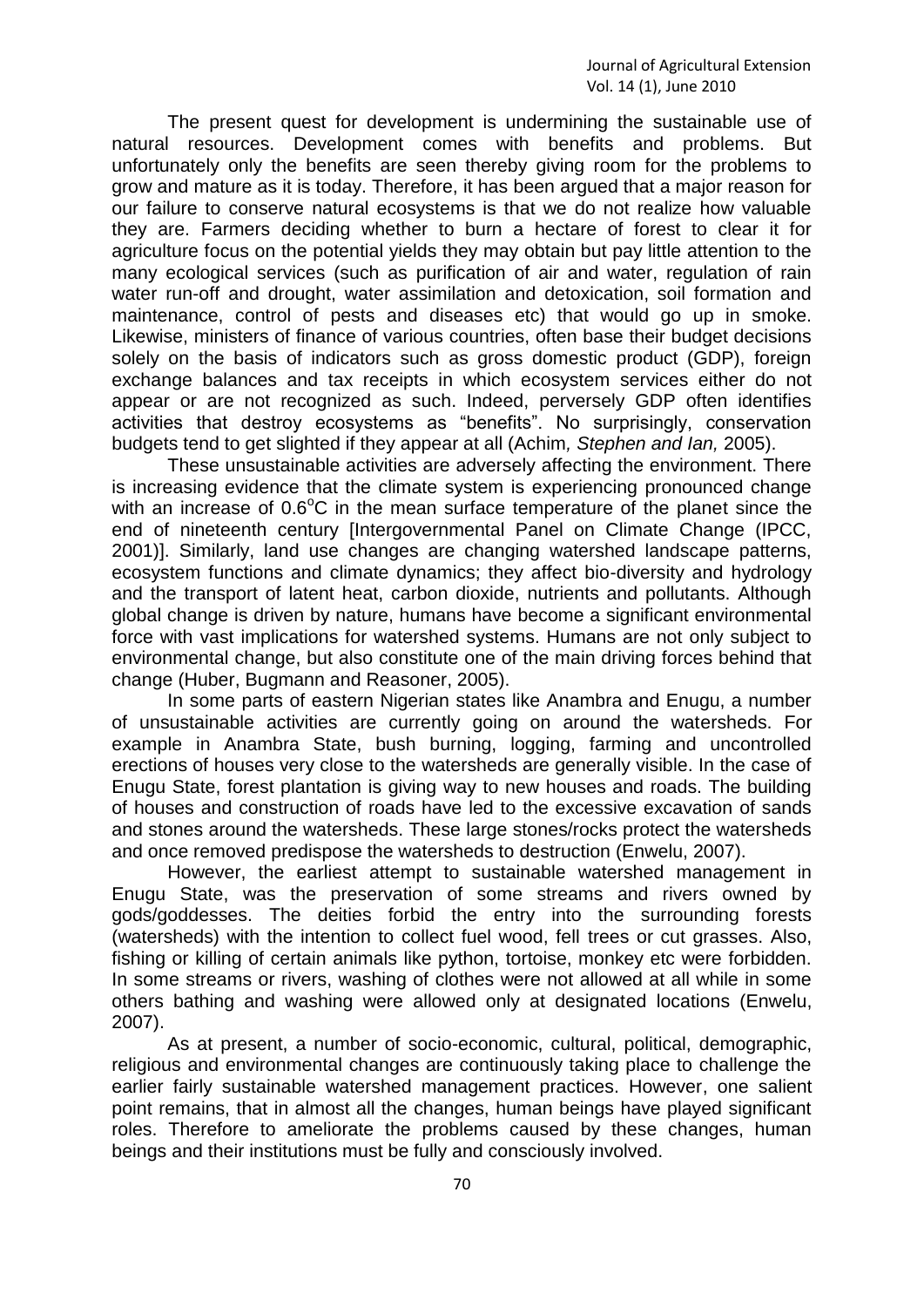According to Sherbinin (1997) new approaches are urgently needed to manage watersheds rationally and equitably. Many useful studies have been conducted to assess the contribution of participatory watershed management approach (Turton, Coulter, Shah and Farnagton 1998; Kerr, Pangare and Pangare 2002; Joshi, Tewari, Jha and Shuyani 2003; Reddy*,* Reddy, Galab, Sousson and Baginski 2004 and Wani, Sing, Sreendevi, Pathak, Rego, Shiferaw and Iyer 2005). These studies revealed that participatory watershed management projects have positive impact on crop productivity.

This study therefore raises the following research questions: What are the challenges to sustainability of watersheds in Enugu State? What are the challenges to sustainability of watershed rules and regulations in the various communities? Who are the agents of watershed management and maintenance?

## **Purpose of the Study**

The main purpose of this study is to highlight the challenges of participatory approach to watershed management in rural communities of Enugu State. Specifically, the study sought to:

- 1. identify the challenges to sustainability of watershed in Enugu State;
- 2. ascertain the challenges to sustainability of watershed rules and regulations;
- 3. identify the agents of watershed management and maintenance; and
- 4. draw implications for participatory approach to watershed management.

## **Methodology**

This study was conducted in rural communities of Enugu State, Nigeria. The state is traversed by many rivers, streams and springs namely Oji, Ozom, Mamu, Odu, Adada, Ekulu, Iyi Uba, Asu, Atavo, Ufam, Nvene, Ezera, etc. The population for the study included all people living in the communities where the watersheds were located. Multistage sampling technique was used in obtaining sample for the study. Enugu State is made up of three senatorial zones namely Enugu East, Enugu West and Enugu North. However, Enugu East and Enugu West zones were randomly selected for the study.

Enugu East senatorial zone has five Local Government Areas (LGAs) likewise Enugu West, five LGAs. One LGA (Nkanu West) was randomly selected from Enugu East zone and another one LGA (Oji River) was also randomly selected from Enugu West zone. On the other hand, two communities were purposively selected from Nkanu West LGA namely Ozalla Nkanu and Akagbe Ugwu because of existence of Ufam and Nvene watersheds in Ozalla Nkanu and Akagbe Ugwu respectively. Similarly, two communities namely Achi-Agu and Oji Urban were purposively selected from Oji River LGA because of the existence of Iyi-Owerre watershed at Achi-Agu (Ahani) and Ezera watershed at Mile 2 Oji Urban.

 In each community with the assistance of village/ town development union and opinion leaders, a list of 100 heads of households was compiled based on villages/clans located near the watershed and/or that owned watershed resources. From the list 30 heads of households were randomly selected from each community giving a total sample size of 120 respondents. However, in Oji Urban and Achi-Agu 27 copies of the semi-structured interview schedule each were properly completed and returned while 22 and 24 copies were returned from Ozalla Nkanu and Akagbe Ugwu respectively. Hence, a total of 100 respondents were involved in the study.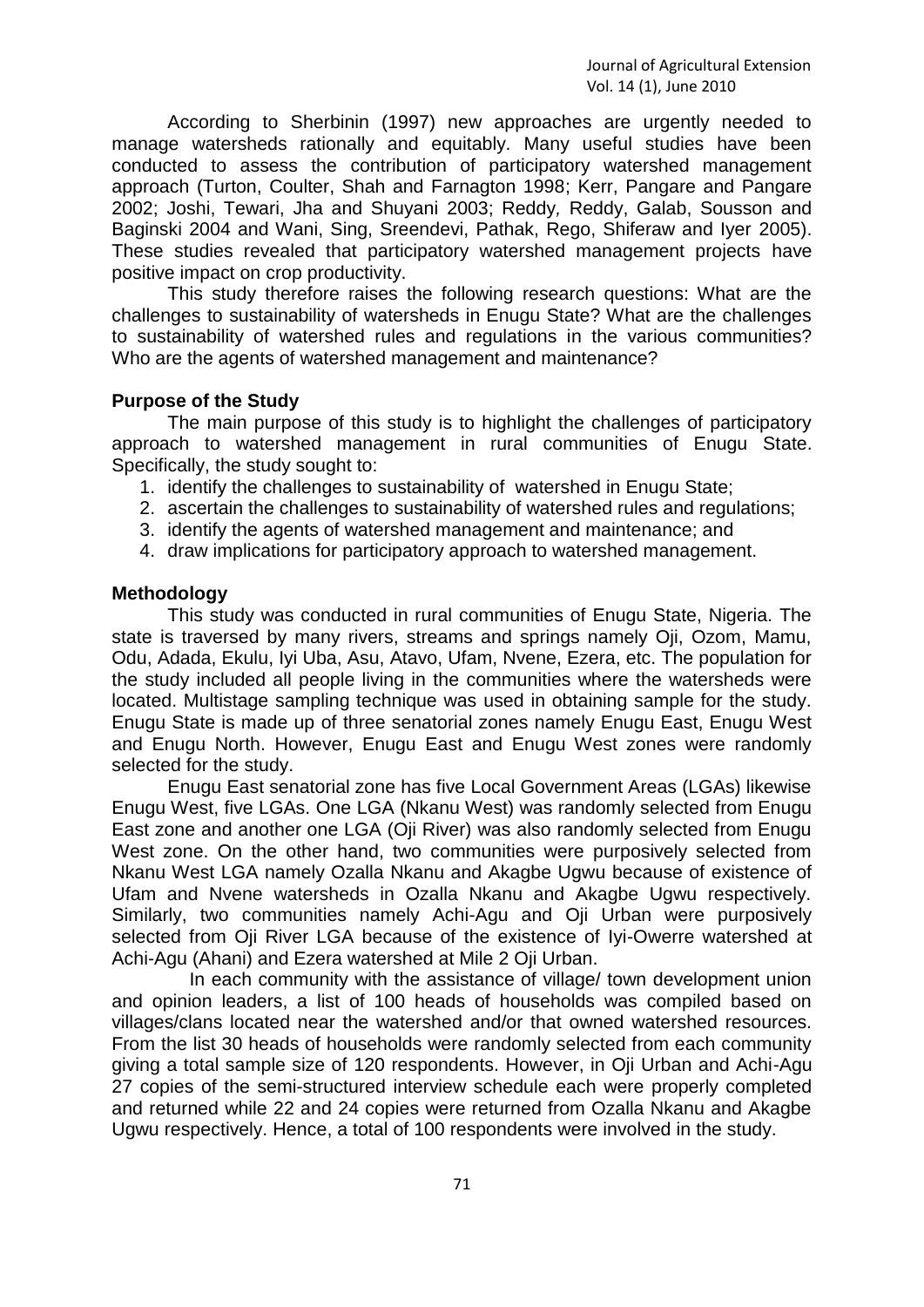Both qualitative and quantitative methods were used in collecting data. Semistructured interview schedule based on the objectives were used to collect quantitative data. Rapid rural appraisal (RRA), focus group discussion (FGD) and key informant interviews were used in interactive manner to clarify ambiguous issues arising from the study. The perception of respondents with regard to the effectiveness of sanctions for violators of watershed rules and regulations was measured on three point Likert type scale and values were assigned thus: Very effective (3), effective (2) and not effective (1). These values were summed up to give 6 which was divided by 3 to give a mean score of 2. Variables with mean scores of 2 and above were regarded as effective and variables with mean score below 2 were regarded as not effective. The data collected were analyzed using descriptive statistics.

## **Results and Discussion**

## **Challenges to Sustainability of Watershed in Enugu State**

Data in Table I show that all (100.00%) the respondents in the four communities (Oji Urban, Achi- Agu, Ozalla- Nkanu and Akagbe, Ugwu) agreed that the following activities were going on around their watersheds: collection of fuel woods, farming activities, animal grazing and hunting of animals. In some of the communities especially in Oji Urban and Achi- Agu, the rate of fuel wood exploitation was so high that life trees were sometimes cut for fuel woods. In these communities, the sale of fuel woods had become a very lucrative business. The hike in prices of petroleum products is compounding the situation thereby forcing the already overstretched rural people to fall back to the natural resources (watersheds). The effects of this unsustainable exploitation on watersheds and the resultant climate change cannot be quantified. Farming activities were reported to be going on in all the communities. Land clearing/felling of trees, bush burning, mound making, fertilizer and herbicide application, chemical fishing etc associated with farming have disastrous consequences on watershed sustainability. Some of the nutrients can lead to eutrophication which is the process by which damaging quantities of nutrients accumulate in water bodies (Fleming, Hufschmidt and Hyman, 1982). This adversely affects the sustainability of watersheds now and in the long run.

All the communities (100.00%) indicated that animals were grazing in their watersheds. The animals destroy the grasses and at times pollute the source of freshwater. This was a major source of conflict between the Fulani cattle rearers and some communities in Enugu State (Oji, Udi, Ezeagu and Nkanu). Animal hunting around the watershed was also observed in all the communities. The use of sophisticated guns in hunting posed a serious threat to endangered animal species facing extinction. The lack of some organisms in the food chain is indirectly affecting the animal population and a threat to sustainable watershed development.

Another unsustainably activity observed in some of the communities was sand/stone excavation found only in Oji Urban (100.00) and Akagbe Ugwu (87.50%). The excavation activities were not witnessed around the watersheds in Achi- Agu (0.00%) and Ozalla- Nkanu (0.00%). In Oji Urban at Ezera watershed, the spring water had been adversely affected because of the massive felling of trees and shattering of large rocks that protect the water at the source with explosive dynamites. Excavation had also led to other unsustainable activities like construction of motor able roads to the sites, clearing of grasses and uprooting of trees etc.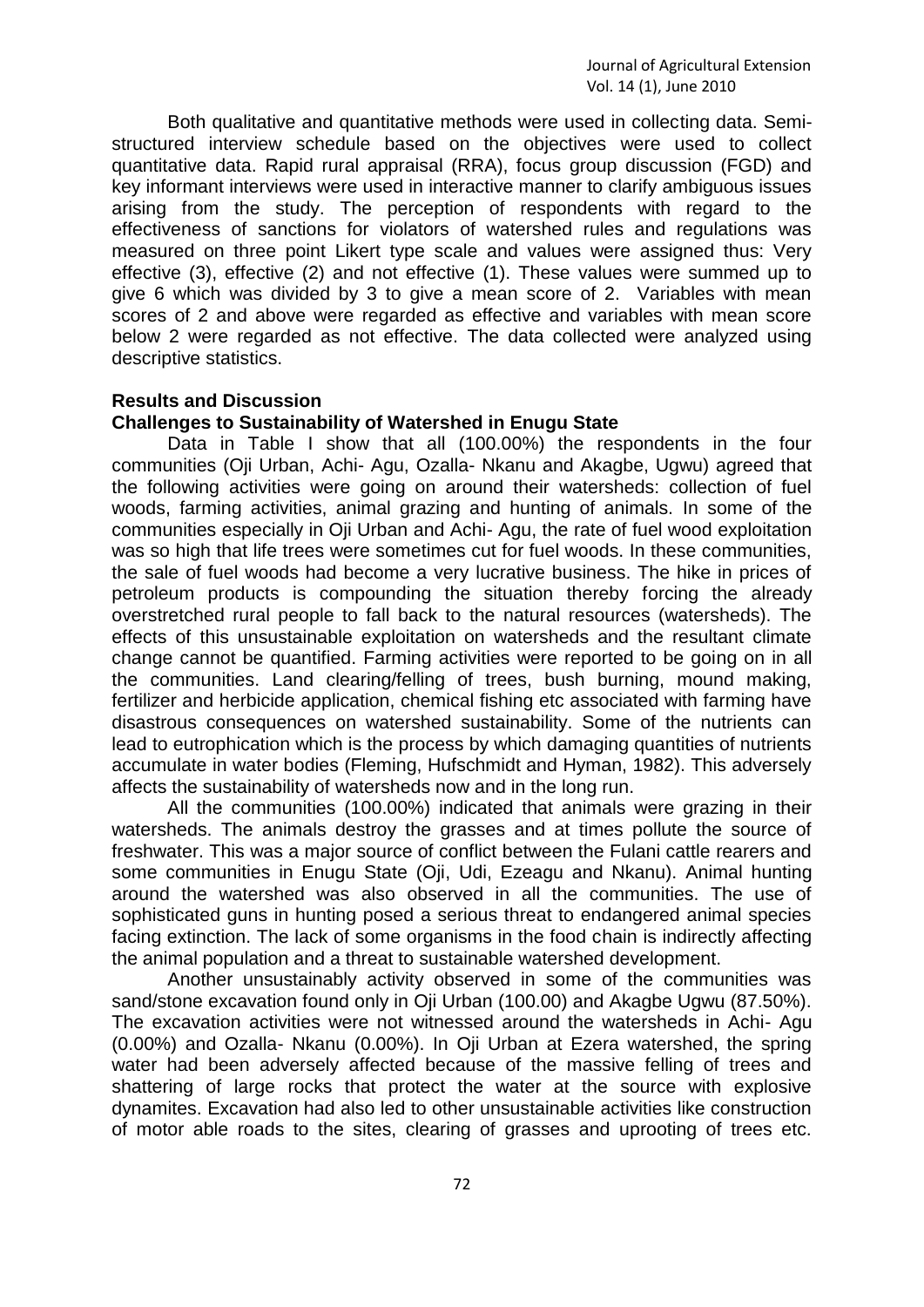Consequently, the volume of Ezera spring water is decreasing year by year as the excavation continues.

## **Table 1: Percentage distribution of respondents' reported unsustainable activities going on around the watersheds in the communities**

| <b>On Going Activities*</b>                                                                                                                                                                                                                        | <b>Watersheds/communities</b>                                      |                                                           |                                                            |                                                               |                                                         |
|----------------------------------------------------------------------------------------------------------------------------------------------------------------------------------------------------------------------------------------------------|--------------------------------------------------------------------|-----------------------------------------------------------|------------------------------------------------------------|---------------------------------------------------------------|---------------------------------------------------------|
|                                                                                                                                                                                                                                                    | Urban)<br>S<br>Ezera<br>5<br><u>୦</u><br>$\mathbf{r}$              | Owerre<br><b>Agu)</b><br>ឆ<br>Ξ<br>55c                    | શ્રી<br>Nkanu)<br>Ozalla<br>Ufam<br>22<br>z                | Akagbe<br>Nvene<br>า อี× ()<br>= รี่ ร<br>c                   | Overall<br>(%)                                          |
| Houses built close to the watersheds                                                                                                                                                                                                               | 0.00                                                               | 0.00                                                      | 0.00                                                       | 58.33                                                         | 14.58                                                   |
| Excavators collecting sands/stones<br>Collection of fuel woods<br>Farming activities<br>Roads to the watersheds (motor able roads)<br>Felling of trees<br>Washing and bathing anywhere<br>People defecating and urinating around the<br>water shed | 100.00<br>100.00<br>100.00<br>100.00<br>100.00<br>100.00<br>100.00 | 0.00<br>100.00<br>100.00<br>0.00<br>14.81<br>0.00<br>25.9 | 0.00<br>100.00<br>100.00<br>0.00<br>18.18<br>0.00<br>22.92 | 87.50<br>100.00<br>100.00<br>100.00<br>50.00<br>0.00<br>41.67 | 46.86<br>100.00<br>100.00<br>50<br>45.75<br>25<br>47.62 |
| Natural fishing                                                                                                                                                                                                                                    | 74.07                                                              | 25.92                                                     | 68.18                                                      | 16.67                                                         | 46.21                                                   |
| Fishing with chemicals<br>Animal grazing<br>Hunting of animals                                                                                                                                                                                     | 92.59<br>100.00<br>100.00                                          | 0.00<br>100.00<br>100.00                                  | 72.73<br>100.00<br>100.00                                  | 0.00<br>100.00<br>100.00                                      | 41.33<br>100.00<br>100.00                               |
| *Multiple responses                                                                                                                                                                                                                                |                                                                    |                                                           |                                                            |                                                               |                                                         |

# **Challenges of watershed rules and regulations in the communities**

Lack of watershed rules and regulations in these respects reveal the magnitude of un-sustainability of watersheds in these communities. Only a few number of respondents reported that they had such rules as: no setting of fire on watersheds (32.80%); no fishing with chemicals (36.53%) and no felling of trees (38.08%). This is a potential threat to the sustainability of watersheds in these communities. On the contrary, rules and regulations like clearing the roads to the stream/river (75.00%); cleaning the stream/river channel (71.88%); washing of clothes/bathing at specified location (75.00%); and no defecating/urinating around the river (62.78%) were the ones operational in the communities. In this case, the communities had rules and regulations on cleanliness which were important for environmental sanitation of watershed surroundings but they could not ensure the overall sustainability of the watersheds. During the focused group discussion( FGD) it was discovered that the people saw watershed as an economic asset ready to be tapped and had no need for further investments. This basic assumption was the main reason behind unsustainable management of watersheds in the communities. This calls for watershed extension education and necessity for participatory watershed management approach.

Entries in Table 2 reveal that there were no existing rules and regulations in all the communities (0.00%) in the following areas: farming/grazing of animals;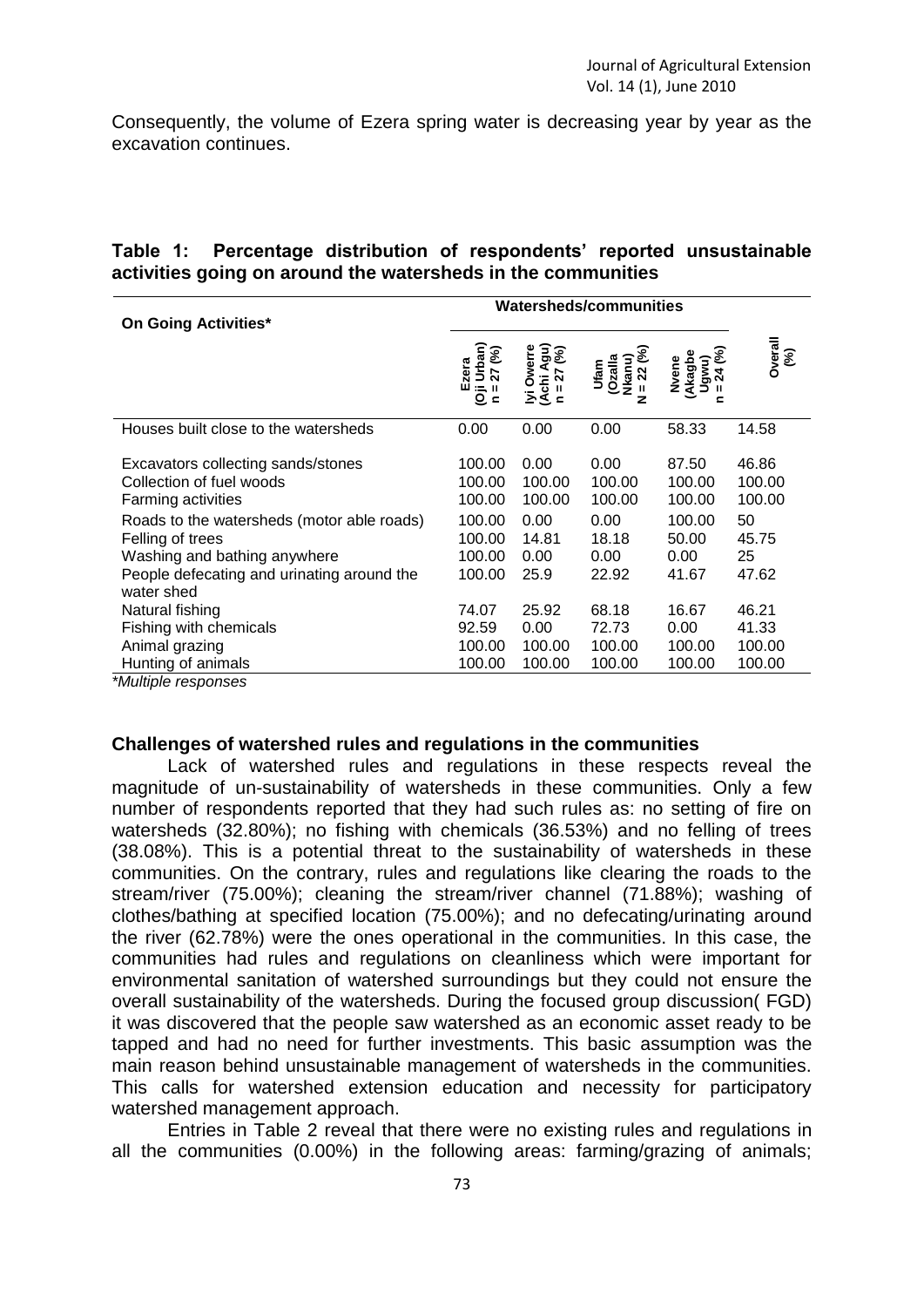excavation of sands/stones; building of houses very close to the watersheds; and fuel wood exploitation.

## **Table 2: Percentage distribution of watershed rules and regulations in the communities**

|                                                                             | <b>Watersheds/communities</b>                        |                                             |                                              |                                                     |                       |  |  |
|-----------------------------------------------------------------------------|------------------------------------------------------|---------------------------------------------|----------------------------------------------|-----------------------------------------------------|-----------------------|--|--|
| <b>Rules and Regulations*</b>                                               | <b>Ezera</b><br>(Oji<br>Urban)<br>$n = 27$<br>$(\%)$ | lyi Owerre<br>(Achi Agu)<br>$n = 27$<br>(%) | Ufam<br>(Ozalla<br>Nkanu)<br>$n = 22$<br>(%) | <b>Nvene</b><br>(Akagbe<br>Ugwu)<br>$n = 24$<br>(%) | <b>Overall</b><br>(%) |  |  |
| of<br>roads<br>the<br>Clearing<br>to                                        | 0.00                                                 | 100.00                                      | 100.00                                       | 100.00                                              | 75.00                 |  |  |
| stream/river<br>Cleaning the stream/river<br>channels and their surrounding | 0.00                                                 | 100.00                                      | 100.00                                       | 87.5                                                | 71.88                 |  |  |
| Washing of clothes/bathing at                                               | 0.00                                                 | 100.00                                      | 100.00                                       | 100.00                                              | 75.00                 |  |  |
| specified locations<br>No defecating/urinating around<br>river              | 0.00                                                 | 85.19                                       | 90.91                                        | 75.00                                               | 62.78                 |  |  |
| No excavation/or collection of                                              | 0.00                                                 | 0.00                                        | 0.00                                         | 0.00                                                | 0.00                  |  |  |
| sands/stones                                                                |                                                      |                                             |                                              |                                                     |                       |  |  |
| No fishing with chemicals                                                   | 0.00                                                 | 37.03                                       | 59.10                                        | 50.00                                               | 36.53                 |  |  |
| No felling of trees around the                                              | 0.00                                                 | 48.15                                       | 50.00                                        | 54.17                                               | 38.08                 |  |  |
| banks of the stream                                                         |                                                      |                                             |                                              |                                                     |                       |  |  |
| No farming/grazing of animals                                               | 0.00                                                 | 0.00                                        | 0.00                                         | 0.00                                                | 0.00                  |  |  |
| No setting fire around the<br>watersheds                                    | 0.00                                                 | 44.44                                       | 40.91                                        | 45.83                                               | 32.80                 |  |  |
| No fuel wood exploitation                                                   | 0.00                                                 | 0.00                                        | 0.00                                         | 0.00                                                | 0.00                  |  |  |
| No building of houses around the                                            | 0.00                                                 | 0.00                                        | 0.00                                         | 0.00                                                | 0.00                  |  |  |
| watersheds                                                                  |                                                      |                                             |                                              |                                                     |                       |  |  |
| Mature women not allowed to<br>wash clothes                                 | 0.00                                                 | 0.00                                        | 0.00                                         | 100.00                                              | 25.00                 |  |  |
| Menstruating women not allowed                                              | 0.00                                                 | 0.00                                        | 0.00                                         | 100.00                                              | 25.00                 |  |  |
| to wash hand/body                                                           |                                                      |                                             |                                              |                                                     |                       |  |  |
| Widows not to fetch water until                                             | 0.00                                                 | 0.00                                        | 0.00                                         | 58.33                                               | 14.58                 |  |  |
| after one year                                                              |                                                      |                                             |                                              |                                                     |                       |  |  |
| No slippers/shoes allowed into<br>the stream                                | 0.00                                                 | 100.00                                      | 0.00                                         | 0.00                                                | 25.00                 |  |  |
| No widow/widower is allowed to                                              | 0.00                                                 | 0.00                                        | 68.18                                        | 0.00                                                | 17.05                 |  |  |
| bath in the stream/river until after                                        |                                                      |                                             |                                              |                                                     |                       |  |  |
| one month                                                                   |                                                      |                                             |                                              |                                                     |                       |  |  |
| No washing or bathing before                                                | 0.00                                                 | 0.00                                        | 100.00                                       | 0.00                                                | 25.00                 |  |  |
| 10.00am in the morning                                                      |                                                      |                                             |                                              |                                                     |                       |  |  |
| *Multiple responses                                                         |                                                      |                                             |                                              |                                                     |                       |  |  |

*\*Multiple responses*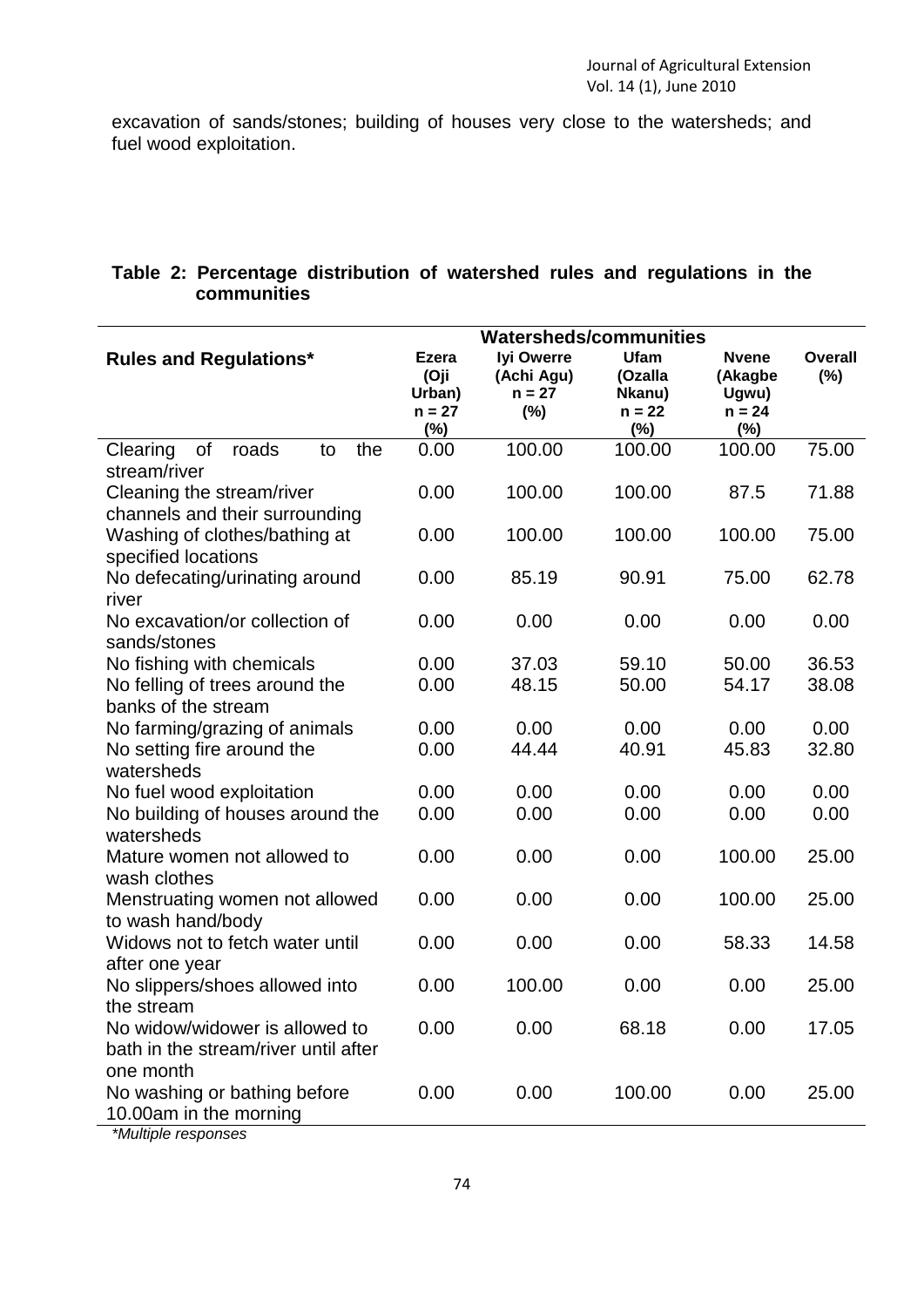## **Effectiveness of Sanctions against Violators of Watershed Rules and Regulations**

Table 3 shows the mean distribution of respondents' perception of the effectiveness of sanctions against violators of watershed rules and regulations in the communities. Fines (2.25) were effective in all the communities except Oji Urban with practically no sanctions at all. Seizing of property of violators (1.84) was practised in three of the communities but was not effective. Also, the respondents perceived ostracism (0.19), prosecution in court/police (0.29) and use of idols (0.27) as not effective in three of the communities and not practised at all in Oji Urban. During the FGD it was clarified that the town community development unions in the three communities were against the use of such sanctions. Lack of town union in Oji Urban was probably responsible for no sanctions at all against violators in the community. The effectiveness of rules and regulations in ensuring sustainability of watersheds in the communities depended on the effectiveness of sanctions and where there were no rules and regulations, the sanctions were of no consequence. Here lies the need for participatory approach which will facilitate such action.

The lack of effective sanctions against violators of watershed rules and regulations in the watersheds promote such practices as felling of trees, excavation activities, fishing with chemicals, bush burning, and excessive exploitation of fuel woods etc., which lead to un-sustainability of watersheds. Again, the effective sanctions were only directed towards rules and regulations that emphasized the sanitation of watershed environment which had minimal effect on the sustainability of the watersheds (See Table 2).

|                                      |     | <b>Rating by watershed communities</b>          |  |                                                   |  |                                                   |  |                                                  |                                 |
|--------------------------------------|-----|-------------------------------------------------|--|---------------------------------------------------|--|---------------------------------------------------|--|--------------------------------------------------|---------------------------------|
| <b>Sanctions</b><br><b>Violators</b> | for | <b>Ezera</b><br>(Oji<br>Urban)<br>$\mathcal{X}$ |  | <b>Iyi Owerre</b><br>(Achi Agu)<br>$\overline{x}$ |  | <b>Ufan</b><br>(Ozalla<br>Nkanu)<br>$\mathcal{X}$ |  | <b>Nvene (Akagbe)</b><br>Ugwu)<br>$\overline{x}$ | <b>Overall</b><br>$\mathcal{X}$ |
| <b>Fines</b>                         |     | 0.00                                            |  | 3.00                                              |  | 3.00                                              |  | 3.00                                             | 2.25                            |
| Ostracism                            |     | 0.00                                            |  | 0.30                                              |  | 0.23                                              |  | 0.23                                             | 0.19                            |
| Prosecution in<br>court/police       |     | 0.00                                            |  | 0.44                                              |  | 0.32                                              |  | 0.38                                             | 0.29                            |
| Seizing of property of<br>violators  |     | 0.00                                            |  | 2.53                                              |  | 2.44                                              |  | 2.38                                             | 1.84                            |
| Use of idols or their<br>symbols     |     | 0.00                                            |  | 0.37                                              |  | 0.30                                              |  | 0.42                                             | 0.27                            |

**Table 3: Mean distribution of respondents' perception of the effectiveness sanctions of watershed rules and regulations in the communities** 

## **Agents of participatory watershed management and maintenance in the communities**

Results in Table 4 and 5 show the major stakeholders for watershed management and maintenance. With the exception of Oji Urban which had no watershed management, other communities like Achi- Agu, Ozalla- Nkanu and Akagbe Ugwu had town community development unions as their major stakeholder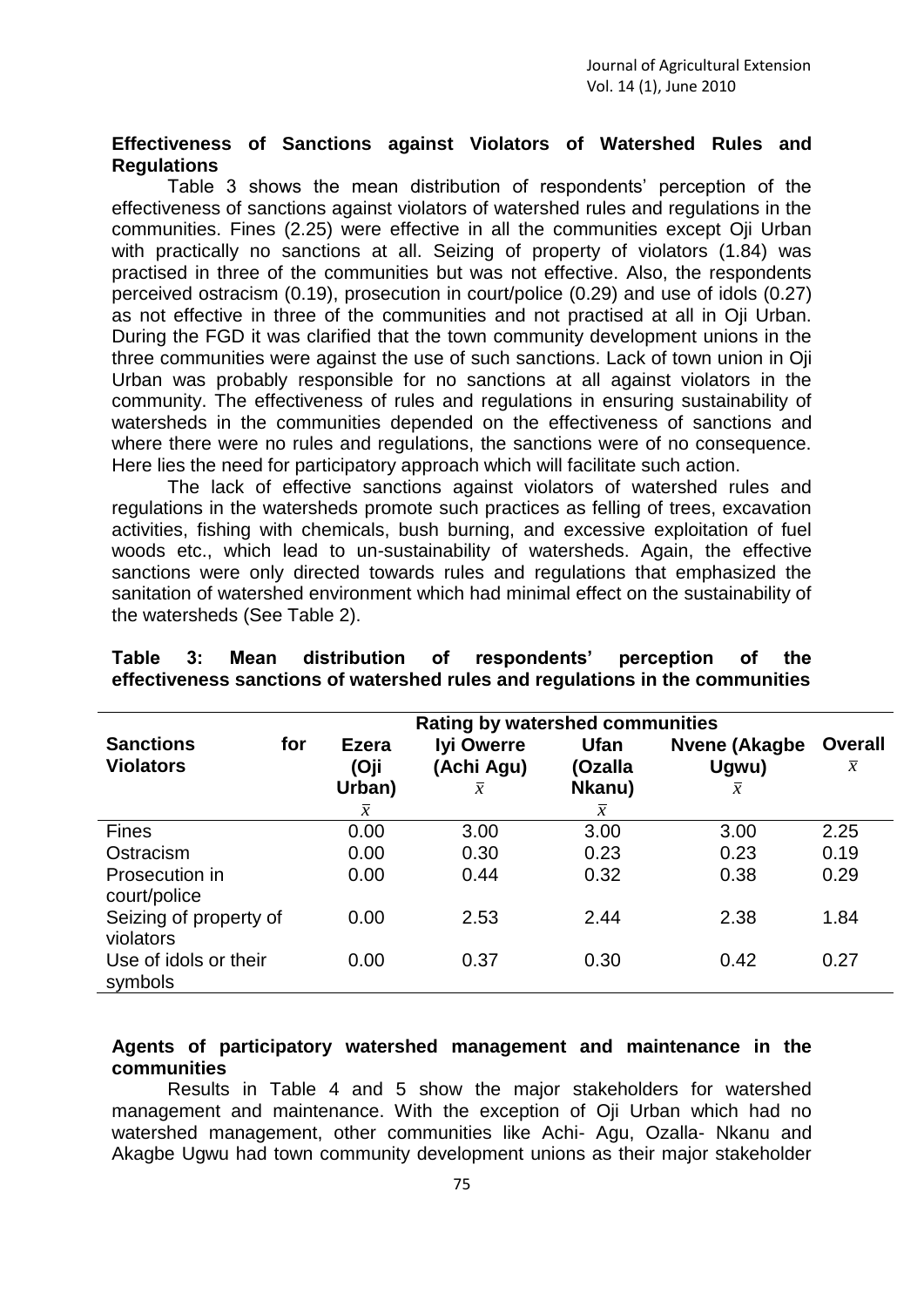in watershed management (Table 4). Youth and women organizations were also stakeholders in watershed management in the communities (Achi- Agu 40.74% and 33.33%; Ozalla- Nkanu 36.37% and 31.18%; Akagbe Ugwu 37.50% and 29.11%).

The key informant interviews revealed that decisions concerning watersheds were mainly taken in the town community development union meetings and sometime in enlarged union meetings involving the youth and the women. The decisions reached were directed to the youth/women who were usually the executors of watershed programmes (Obiora, 2005). Entries in Table 5 confirmed that youth and women organizations were the agents of watershed maintenance in three of the communities e.g. Agu (85.75% and 92.59%); Ozalla Nkanu (81.82% and 72.73%); Akagbe Ugwu (87.50% and 79.17%) for youth and women organizations respectively.

The other three communities did not recognize government as managers and agents of watershed maintenance except in Oji urban. This might be because of the existence of government forestry project owned by the Nigerian coal corporation in the area

## **Agents of participatory watershed management and maintenance in the communities**

 Results in the Table 4 and 5 show the major stakeholders for watershed management and maintenance. With the exception of Oji Urban which had no stakeholder in watershed management, other communities like Achi-Agu, Ozalla Nkanu Akabge Ugwu had town community development unions (70.99%) and family/clan heads (66.42%) as their major stakeholders (Table 4). Youth organization (53.71%) and women organization (51.73%) were also stakeholders in watershed management in the communities. However, key informant interviews revealed that decisions concerning watersheds were mainly taken in the town development union meetings and sometimes in enlarged union meetings involving the youth and women. The decisions reached were directed to the youth/women who were usually the executors of watershed programmes (Obiora, 2005).

 Entries in Table 5 confirmed that youth (63.65%) and women (61.12%) organizations were the agents of watershed maintenance in the communities. The other three communities did not recognize government as agent of watershed maintenance except in Oji Urban where 48.15% of the respondents reported government as agent of watershed maintenance. This could be as a result of the existence of government forestry project owned by the Nigerian Coal Corporation in the area.

It could be deduced from results in Table 4 and 5 that participatory watershed management approach was not applied in watershed management and maintenance in the communities. This was because not all the relevant stakeholders were given equal opportunity for participation. For instance, local NGOs, age grades, scientists/researchers, extension workers, policy makers and other relevant stakeholders needed to be involved in every aspect of the watershed projects.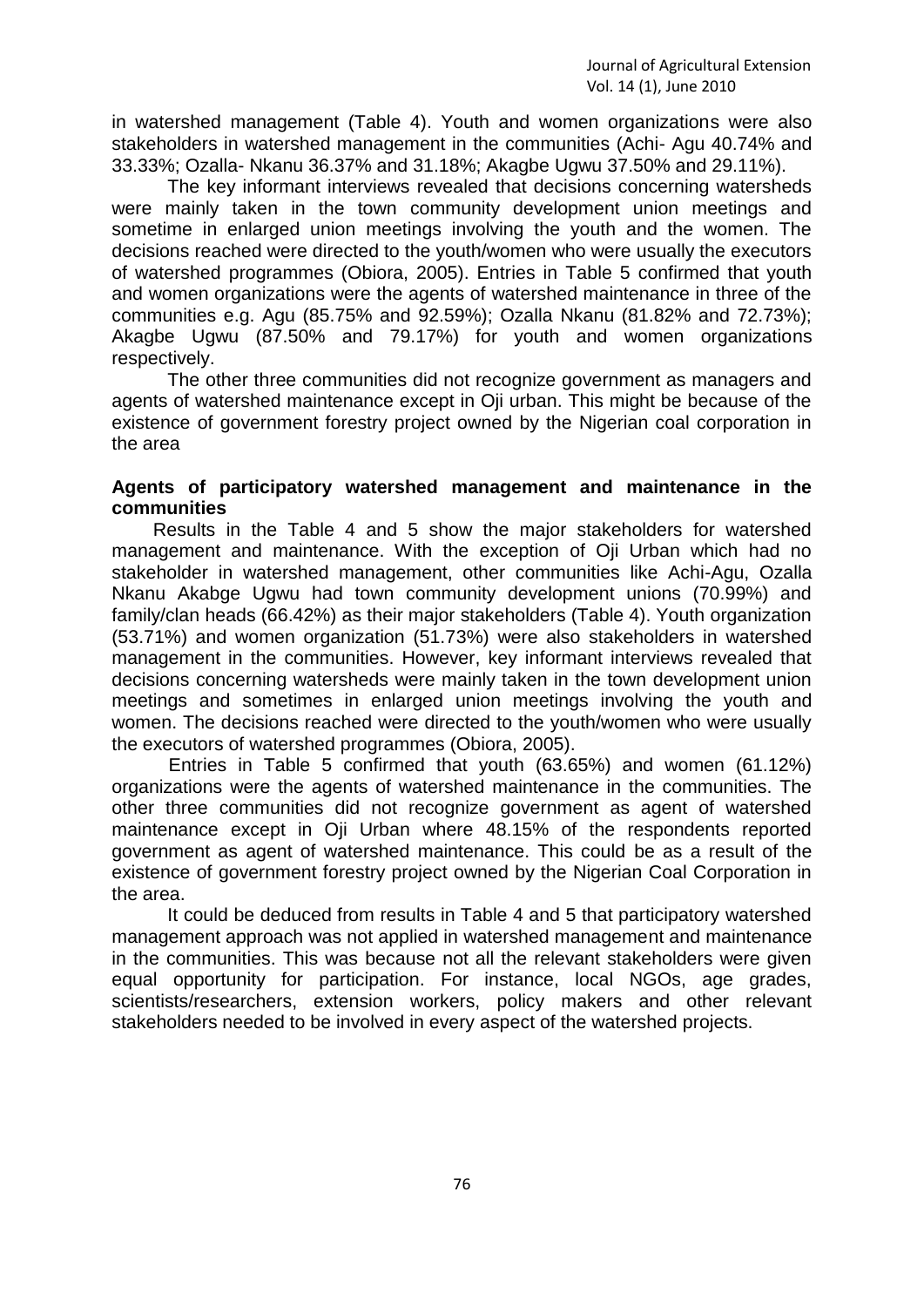|                                                                                                                                                                                                                                                                                                       |           | <b>Watershed communities</b>                    |                                                                    |                                                   |                                                               |                     |  |  |  |
|-------------------------------------------------------------------------------------------------------------------------------------------------------------------------------------------------------------------------------------------------------------------------------------------------------|-----------|-------------------------------------------------|--------------------------------------------------------------------|---------------------------------------------------|---------------------------------------------------------------|---------------------|--|--|--|
| <b>Watershed Managers*</b>                                                                                                                                                                                                                                                                            |           | <b>Ezera</b><br>(Oji<br>Urban)<br>$n = 27$<br>% | Iyi<br><b>Owerre</b><br>(Achi<br>Agu)<br>$n = 27$<br>$\frac{9}{6}$ | <b>Ufam</b><br>(Ozalla<br>Nkanu)<br>$n = 22$<br>% | <b>Nvene</b><br>(Akagbe<br>Ugwu)<br>$n = 24$<br>$\frac{9}{6}$ | <b>Overall</b><br>% |  |  |  |
| Town                                                                                                                                                                                                                                                                                                  | community | 0.00                                            | 96.30                                                              | 91.82                                             | 95.83                                                         | 70.99               |  |  |  |
| development union                                                                                                                                                                                                                                                                                     |           |                                                 |                                                                    |                                                   |                                                               |                     |  |  |  |
| Family/ clan heads                                                                                                                                                                                                                                                                                    |           | 0.00                                            | 92.59                                                              | 77.27                                             | 95.83                                                         | 66.42               |  |  |  |
| Age grade                                                                                                                                                                                                                                                                                             |           | 0.00                                            | 0.00                                                               | 0.00                                              | 0.00                                                          | 0.00                |  |  |  |
| Youth organization                                                                                                                                                                                                                                                                                    |           | 0.00                                            | 74.67                                                              | 81.82                                             | 58.33                                                         | 53.71               |  |  |  |
| Women organization                                                                                                                                                                                                                                                                                    |           | 0.00                                            | 66.67                                                              | 77.73                                             | 62.50                                                         | 51.73               |  |  |  |
| Government                                                                                                                                                                                                                                                                                            |           | 0.00                                            | 0.00                                                               | 0.00                                              | 0.00                                                          | 0.00                |  |  |  |
| <b>Local NGOs</b>                                                                                                                                                                                                                                                                                     |           | 0.00                                            | 0.00                                                               | 0.00                                              | 0.00                                                          | 0.00                |  |  |  |
| Igwe's cabinet                                                                                                                                                                                                                                                                                        |           | 0.00                                            | 0.00                                                               | 0.00                                              | 0.00                                                          | 0.00                |  |  |  |
| $*$ , $\mu$ , $\mu$ , $\mu$ , $\mu$ , $\mu$ , $\mu$ , $\mu$ , $\mu$ , $\mu$ , $\mu$ , $\mu$ , $\mu$ , $\mu$ , $\mu$ , $\mu$ , $\mu$ , $\mu$ , $\mu$ , $\mu$ , $\mu$ , $\mu$ , $\mu$ , $\mu$ , $\mu$ , $\mu$ , $\mu$ , $\mu$ , $\mu$ , $\mu$ , $\mu$ , $\mu$ , $\mu$ , $\mu$ , $\mu$ , $\mu$ , $\mu$ , |           |                                                 |                                                                    |                                                   |                                                               |                     |  |  |  |

# **Table 4: Percentage distribution of stakeholders for watershed management in the communities**

*\*Multiple responses*

# **Table 5: Percentage distribution of stakeholders for watershed maintenance**

|                                            | <b>Watershed communities</b>          |                                                           |                                                   |                                                               |                                 |  |  |
|--------------------------------------------|---------------------------------------|-----------------------------------------------------------|---------------------------------------------------|---------------------------------------------------------------|---------------------------------|--|--|
| <b>Agents of Watershed</b><br>Maintenance* | Ezera (Oji<br>Urban)<br>$n = 27$<br>% | lyi<br><b>Owerre</b><br>(Achi<br>Agu)<br>$n = 27$<br>$\%$ | <b>Ufam</b><br>(Ozalla<br>Nkanu)<br>$n = 22$<br>% | <b>Nvene</b><br>(Akagbe<br>Ugwu)<br>$n = 24$<br>$\frac{0}{0}$ | <b>Overall</b><br>$\frac{0}{0}$ |  |  |
| Government                                 | 48.15                                 | 0.00                                                      | 0.00                                              | 0.00                                                          | 12.04                           |  |  |
| Town community<br>development union        | 0.00                                  | 47.00                                                     | 31.82                                             | 37.50                                                         | 29.08                           |  |  |
| The family/clan heads                      | 0.00                                  | 22.22                                                     | 18.18                                             | 20.83                                                         | 15.31                           |  |  |
| Traditional religion (gods<br>and goddess) | 0.00                                  | 29.63                                                     | 54.55                                             | 58.33                                                         | 35.63                           |  |  |
| Age grades                                 | 0.00                                  | 37.04                                                     | 22.27                                             | 33.33                                                         |                                 |  |  |
| Women organization                         | 0.00                                  | 92.59                                                     | 72.73                                             | 79.17                                                         | 23.16                           |  |  |
| Youth organization                         | 0.00                                  | 85.28                                                     | 81.82                                             | 87.50                                                         | 61.12                           |  |  |
| Igwe's cabinet<br>$*$ Multiple reepenses   | 0.00                                  | 0.00                                                      | 0.00                                              | 0.00                                                          | 63.65<br>0.00                   |  |  |

\*Multiple responses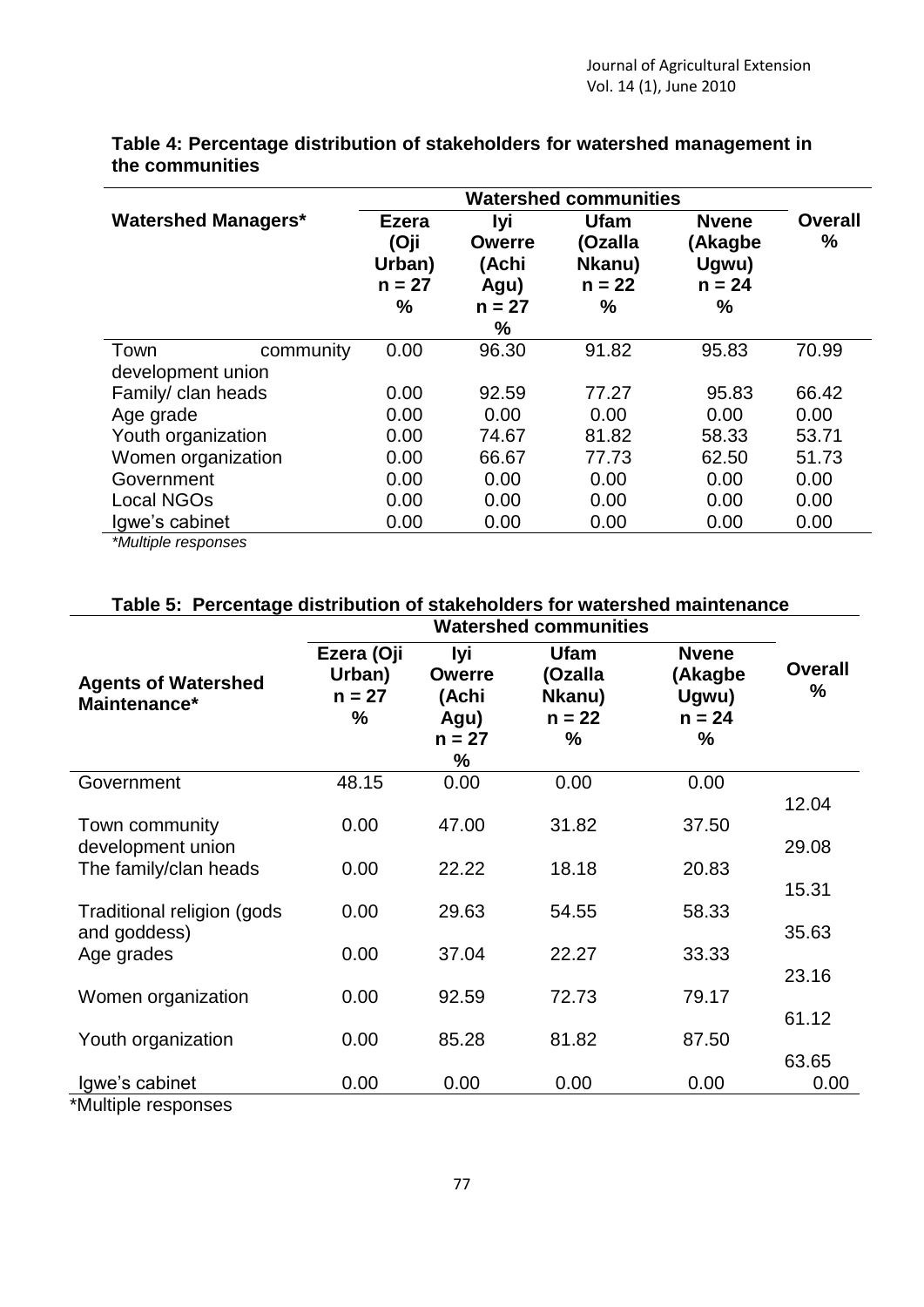## **Implications for Participatory Watershed Management Approach**

The problems of sustainability of watersheds in the communities studied could be ameliorated with the application of participatory watershed management approach. The injection of some experts in watershed management into the town community development unions to plan for the watersheds in the communities is expected to give a better result. According to the United States National Estuary Programmes, decision-making on the watersheds should be based on the best information and science available.Sound science provides objective information that informs debate, produces data on the status and trends of the watershed, and furnishes a basis for policies and programmatic decisions ( National Estuary Programme, 2005). These ingredients are lacking in the communities and the result is that the future sustainability of these watersheds is not assured.

In participatory watershed management approach all stakeholders participate in development processes and decisions. For instance stakeholders such as farmers, local government leaders, and representatives of local NGOs and/or researchers jointly discuss and decide about watershed planning and set priorities for taking up development tasks, such as trying out a technology or methodology in a new location. This is what is needed in the communities to ensure the sustainability of watersheds. Therefore the need for watershed extension workers is paramount so as to help in organizing and mobilizing required personnel for intervention. This can easily be achieved through capacity building. According to FAO (2006) continuing education process should be launched to increase the capacity of professionals, administrators and local stakeholders to understand and manage the inter-sectoral processes and approaches necessary for effective watershed management.

## **Conclusion**

Based on the findings of the study, the following conclusions were made:

- 1. There exist challenges to sustainability of watersheds in rural communities of Enugu State because of unsustainable watershed practices like felling of trees, grazing of animal, excessive fuel wood exploitation, fishing with chemicals, farming very close to the watersheds, excavation activities etc.
- 2. The watershed rules and regulations in the communities only emphasized environmental sanitation but there were no rules and regulations to ensure sustainability of the watersheds.
- 3. Some sanctions for violators of watershed rules and regulations were perceived to be effective but did not address the issue of unsustainable practices.
- 4. The stakeholders for watershed management and maintenance were grossly inadequate and incapable of solving problems of sustainability of watersheds in the rural communities.

## **Recommendations**

The following recommendations can ameliorate the problems of sustainability of watersheds in rural communities of Enugu State.

- 1. Participatory watershed management approach can help to solve the problem of sustainability of watersheds.
- 2. There is need for capacity building of all the stakeholders.
- 3. the is need to enlist the services of watershed extension workers to launch watershed extension education in the communities.